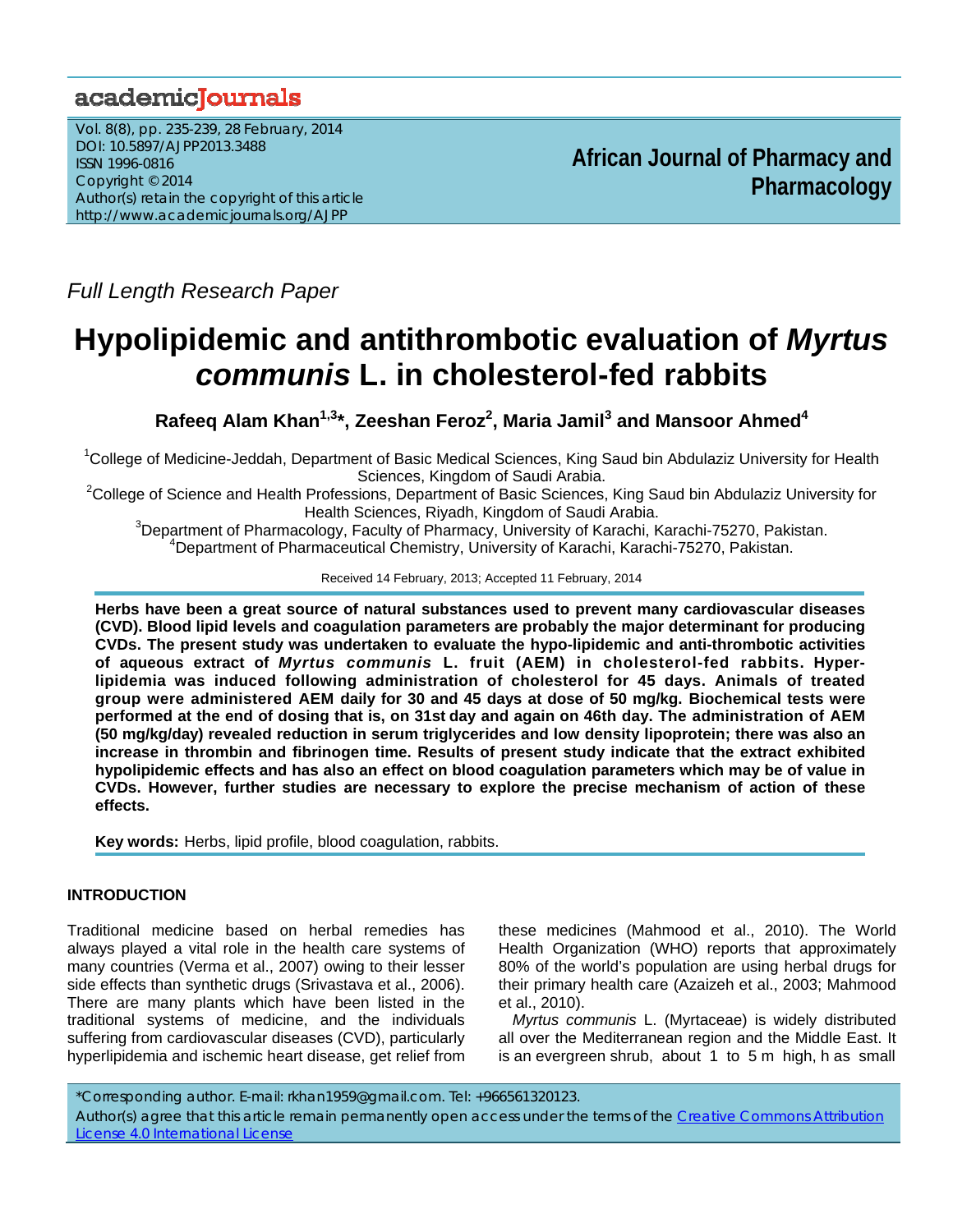deep-green leaves, white flowers and small dark fruits (Asif et al., 2011). In folk medicine, the decoction of leaves and fruits of myrtle are used orally for stomach aches, hypoglycemia, cough, constipation as well as externally for wound healing (Serce at al., 2010). The volatile oil (Myrtii Oleum) obtained from leaves are used to lower blood glucose (Jung et al., 2006). Similarly, in Italian folk medicine, the fruit of this plant is used in the treatment of many types of infectious disease, including diarrhea and dysentery (Gortzi et al., 2008).

Lipoprotein abnormalities are considered as a highly modifiable risk factor for CVD (Allen at al., 1996). Hyperlipidemia constitutes a foremost etiopathological factor for atherosclerosis (Banerjee and Maulik, 2002) and is often associated with myocardial infarction and cerebrovascular disorders (Ross, 1999). Hence, alteration in plasmalipid levels, coagulation proteins, platelets and fibrinolytic factors may reduce the chance of atherosclerosis (Eitzman et al., 2000). The use of herbal drugs is well-established in many countries. However, despite the increasing scientific interest in this field, there is a lack of summarized data on composition of herbal medicines and therapeutic applications (Aleksic and Knezevic, 2013). Hence, present study has been planned to evaluate the effects of aqueous extract *M. communis* (AEM) on lipid profile and blood coagulation in hyperlipidemia induced rabbits.

## **MATERIALS AND METHODS**

## *Myrtus communis* **extract**

*Myrtus communis L.* is a medicinal plant endemic to the Mediterranean area and has been used by locals for its food and medicinal properties since ancient times (Atzei, 2003). *Myrtus* species have been reported to be very rich in volatile oils (Satrani et al., 2006; Shikhiev et al., 1978), phenolic acids and flavonoids (Romani et al., 1999), tannins (Diaz and Abeger, 1986), anthocyanin pigments (Martin et al., 1990) and fatty acids (Cakir, 2004). The fruit of *M. communis* was grinded and aqueous extract was prepared by decoction. The grinded fruit was boiled in water (10 parts of water and 1 part of herb) for 3 h followed by filtration. The filtrate was further concentrated by boiling to obtain the aqueous extract. The extract so obtained was kept at -20°C until further use.

## **Animals**

Rabbits were selected as experimental animals in the present study since biochemical changes produced in rabbits are relatively similar as observed in humans; rabbits are easily obtainable, easy to handle and cost-effective. The study was conducted on 14 healthy white rabbits of both sexes (1100 to 1600 g), housed at the animal house, Department of Pharmacology, University of Karachi, under controlled temperature condition of 22±2°C, and humidity (50 to 60%) in an alternating 12-h of light/dark cycle. The animals were kept in plastic cages and were given green leafy diet and water regularly. The use of animals in this experiment was in accordance with the National Institute of Health (NIH) Guide for the Care and Use of Laboratory Animals (National Research Council, 1996) and approved by the Ethical Committee of University of Karachi.

## **Animal's treatment protocols**

The aqueous extract of *Myrtus communis* L. (AEM) was initially tested in the dose of 20 mg/kg for 30 days in a group of 5 animals, but no significant response was observed. New rabbits were then uniformly divided into 2 groups of 7 animals each that is, control and treated. Animals of either group received high cholesterol diet (HCD) regularly for 45 days, 0.125 g/kg cholesterol supplied by Merck in 0.5% corn oil. After 45 days, animals of treated group were administered AEM at the dose of 50 mg/kg (Jung et al., 2006) for 30 days during the first phase of study. Animals of control group were given saline equal to the volume of respective doses according to their body weight. During the second phase of study, animals of treated group were further administered AEM for more15 days making a total period of 45 days and compared with control for the same period. All substances were administered through oral route. Blood sam-ples were collected thrice from the ear vein of animals, first after 45 days of HCD then again after 30 and 45 days dosing of AEM.

## **Estimation of lipid profile**

Blood sample of about 5 ml were collected in gel tube. Serum was immediately separated out by centrifuging blood samples on 14K Humax centrifuge at 3000 rpm for 15 min. Lipid profile were analyzed on Humalyzer 3000 (semi-automatic chemistry analyzer, Model #16700) (Human Germany) using standard kits supplied by Human. Total cholesterol (TC) and low density lipoprotein cholesterol (LDL-C) was estimated by CHOD-PAP method; triglyceride (TG) by GPO-PAP methods (Trinder, 1969), and high density lipoprotein cholesterol (HDL-C) by the method of Friedwald et al. (1972).

## **Estimation of coagulation parameters**

Blood sample of about 3 ml were collected in coagulation tubes containing 3.2% sodium citrate. Plasma was separated by centrifuging blood samples on 14K Humax centrifuge at 3000 rpm for 15 min. Thrombin time (TT), prothrombin time (PT), activated partial thromboplastin time (aPTT) and fibrinogen were measured by Humaclot duo (Human Germany), using standard reagent kits supplied by Human (Chan et al., 2007).

## **Mortality rate**

Mortality rates were observed in animals receiving HCD and AEM during the total period of experiment. The number of animals that died during these intervals was also noted.

## **Statistical analysis**

All values were compared with the control by taking mean and standard error to the mean using t-test, values of  $P < 0.05$  were considered as significant and  $P < 0.01$  as highly significant. All statistical procedures were performed according to the method of Alcaraz and Jimenez (1989).

## **RESULTS**

## **Mortality rate**

No death was observed in any group of animals during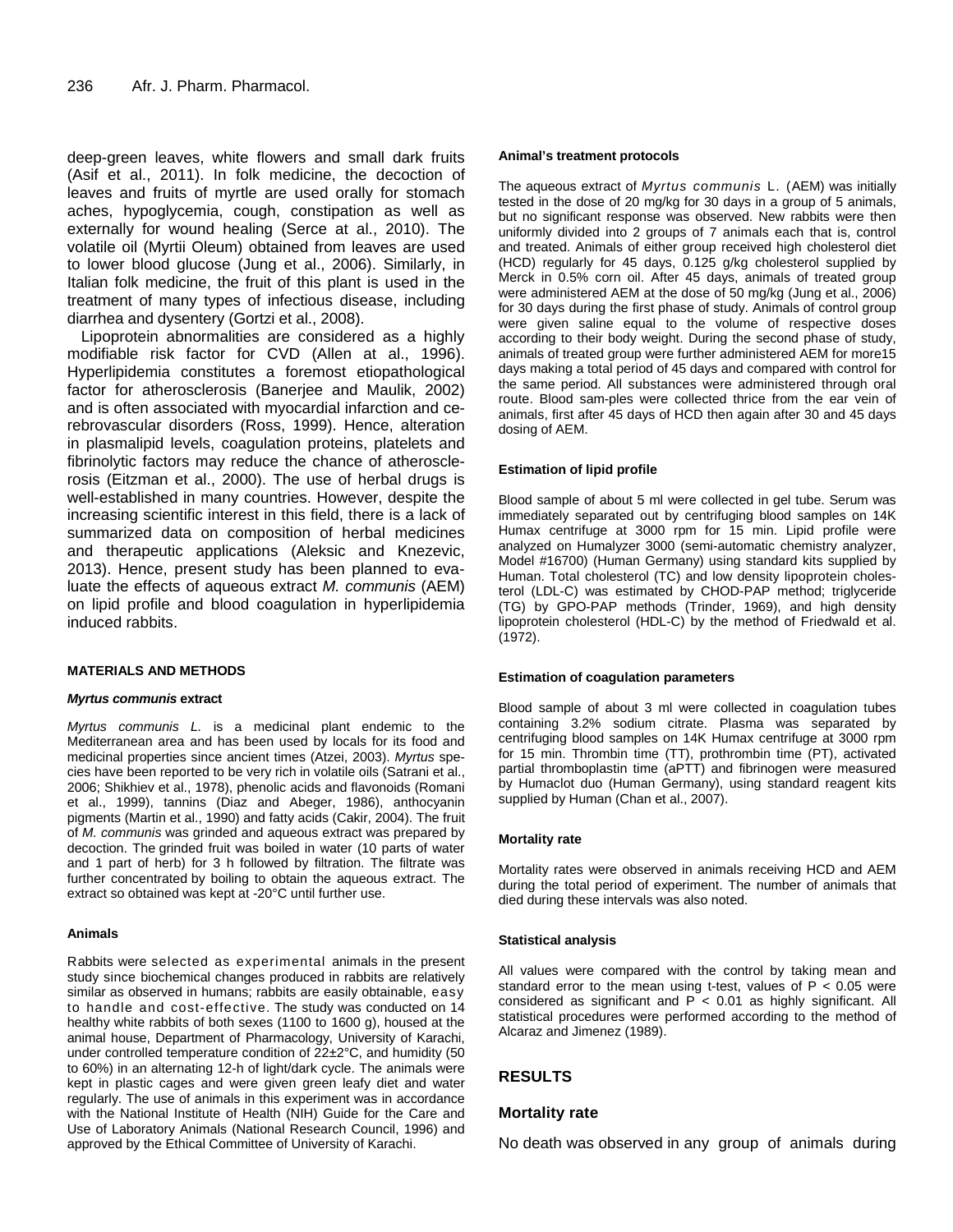**Table 1.** Effects of *Myrtus communis* on lipid profile after 30 days.

|                 | Parameter (mg/dl)  |                     |                 |                  |  |
|-----------------|--------------------|---------------------|-----------------|------------------|--|
| Animal group    | <b>Cholesterol</b> | <b>Triglyceride</b> | HDL-C           | LDL-C            |  |
| Control         | $132.4 + 22$       | $234.0 \pm 17$      | $4.49 \pm 0.75$ | $176.7 + 7.4$    |  |
| Myrtus communis | 76.0±6.5           | $*149.9 \pm 7.5$    | *2.68±0.26      | $132.7 \pm 14.0$ |  |

n = 7. Average value±SEM \*P < 0.05 significant as compared to control. \*\*P < 0.01highly significant as compared to control

**Table 2.** Effects of *Myrtus communis* on lipid profile after 45 days.

| Animal group    | Parameter (mg/dl)  |                 |                 |                  |
|-----------------|--------------------|-----------------|-----------------|------------------|
|                 | <b>Cholesterol</b> | Triglyceride    | <b>HDL-C</b>    | LDL-C            |
| Control         | $85.2 \pm 18$      | $115.4 + 17$    | 1.743+0.16      | 141.4+12         |
| Myrtus communis | $44.4 \pm 3.4$     | $*61.2 \pm 9.7$ | $1.72 \pm 0.08$ | $*58.11 \pm 1.3$ |
|                 |                    |                 |                 |                  |

 $n = 7$ . Average value  $\pm$  SEM. \*P < 0.05 significant as compared to control. \*\*P < 0.01 highly significant as compared to control

the total period of experiment.

## **Lipid profile**

Table 1 gives the comparison of serum total cholesterol (TC), triglyceride (TG), high density lipoprotein (HDL-C), low density lipoprotein (LDL-C) levels in animals of control and treated groups after 30 days, while a similar comparison between the same groups of animals after 45 days is presented in Table 2. Animals which received AEM for 30 days showed highly significant and significant decrease in the levels of TG and HDL-C that is, 149.9  $\pm$  7.5 mg/dl and 149.9  $\pm$  7.5 mg/dl in comparison to control values that is,  $234.0 \pm 17.0$  mg/dl and  $4.49 \pm 0.75$  mg/dl, respectively. Conversely there was no significant change in the levels of TC and LDL-C levels at the completion of dosing. Animals which received AEM for 45 days showed highly significant and significant decrease in the level of LDL-C and TG that is, 58.11  $\pm$ 1.3 mg/dl and  $61.2 \pm 9.7$  mg/dl in comparison to control values that is,  $141.4 \pm 12.0$  mg/dl and  $115.4 \pm 17$  mg/dl. However the other parameters were not altered significantly at the end of dosing.

## **Coagulation parameters**

Table 3 discloses the comparison of thrombin time (TT), partial thrombin time (PT), activated partial thromboplastin time (aPTT) and fibrinogen time in animals of control and treated animals, while a similar comparison between the same groups of animals after 45 days is presented in Table 4. Animals given AEM for 30 days showed significant increase in fibrinogen time that is,  $57.3 \pm 13$  s as compared to control that is, 26.01  $\pm$  2.9 s. However there were no significant changes in TT, aPTT and PT at the completion of dosing. Animals given AEM for 45 days showed highly significant increase in TT that is, 24.7  $\pm$  1.9 s as compared to control, that is, 16.56  $\pm$ 1.4 s. However the other parameters were not altered significantly.

## **DISCUSSION**

AEM have been found to reduce LDL-C and increase fibrinogen time that is, decrease fibrinogen level which seems to be of clinical importance since there are studies which shows that increased fibrinogen has been associated with cardiovascular risks. Fibrinogen increases cardiovascular risk by several mechanisms since it specifically binds to activated platelets via glycoprotein IIb/IIIa, contributing to platelet aggregation, promotes fibrin formation and increase plasma viscosity (James et al., 2000).

Hypercholesterolemia is a strong risk factor for producing atherosclerosis. There is a strong relationship between blood lipids and coagulation parameters since acute changes in plasma lipids appear to have significant effects on factors affecting thrombosis (Eitzman et al., 2000). Coagulation abnormalities are usually present in critically ill patients and may contribute to morbidity and mortality; hence requires rapid examination to establish the underlying cause and to initiate corrective and supportive treatment (Marcel and Steven, 2006). Thus in the present study, highly significant decrease in LDL-C after 45 days and significant increase in the fibrinogen time after 30 days seems to be very important from clinical point of view since there has been a connection between augmented LDL-C and atherosclerosis. High plasma LDL-C concentration is one of the major risk factor for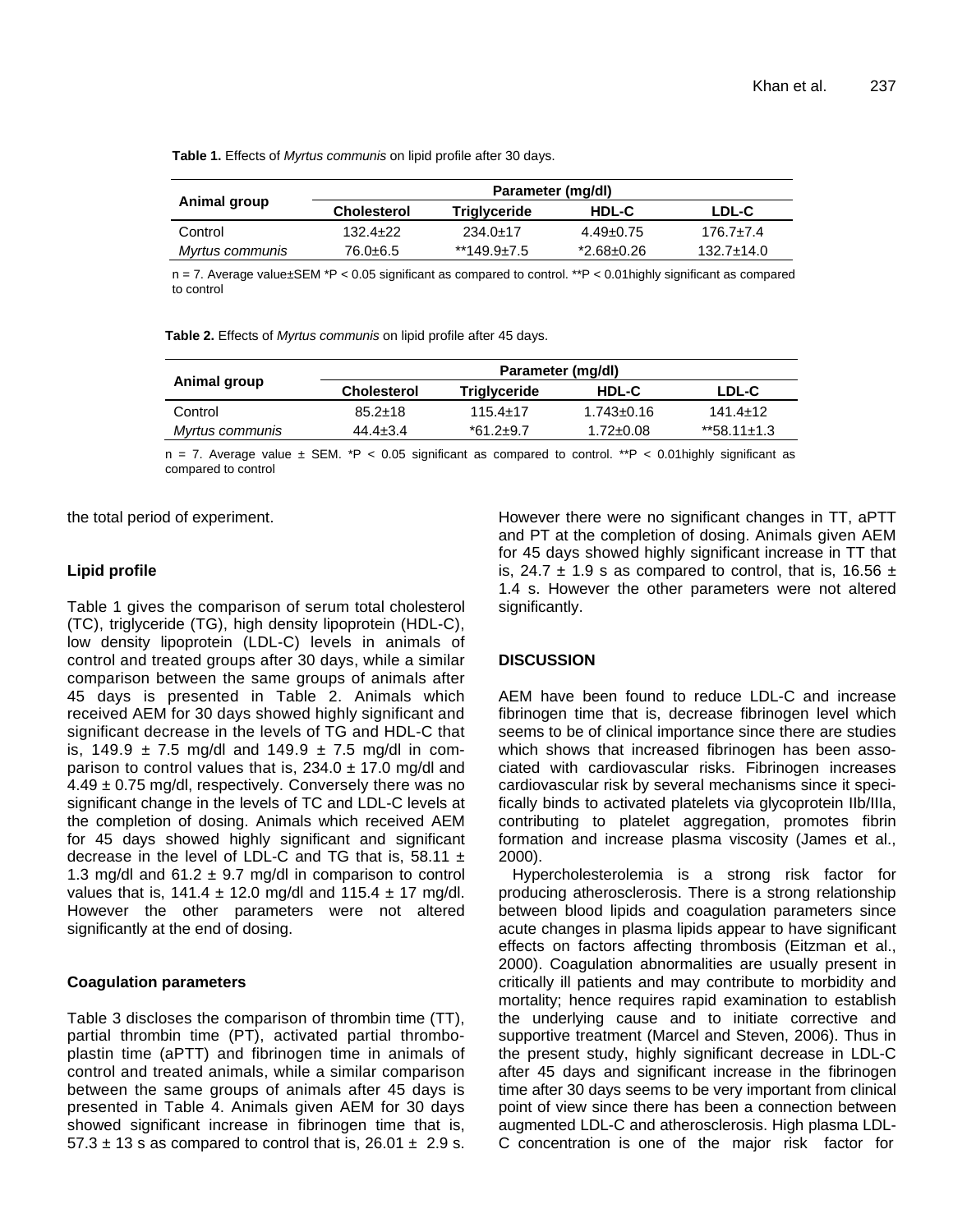| Animal group    | Parameter (seconds) |                |                |                 |  |
|-----------------|---------------------|----------------|----------------|-----------------|--|
|                 | тт                  | ΡТ             | aPTT           | Fibrinogen      |  |
| Control         | $17.84 \pm 1.7$     | $7.11 \pm 0.6$ | $30.5 \pm 6.2$ | $26.01 \pm 2.9$ |  |
| Myrtus communis | $30.5+4.0$          | $6.2 \pm 0.26$ | $41.0 + 4.2$   | $*57.3 \pm 13$  |  |

**Table 3.** Effects of *Myrtus communis* on blood coagulation after 30 days.

 $n = 7$ . Average value  $\pm$  SEM. \*P < 0.05 significant as compared to control.

**Table 4.** Effects of *Myrtus communis* on blood coagulation after 45 days.

| Animal group    | <b>Parameter (seconds)</b> |                  |                |                 |
|-----------------|----------------------------|------------------|----------------|-----------------|
|                 | тт                         | PТ               | aPTT           | Fibrinogen      |
| Control         | $16.56 \pm 1.4$            | $5.871 \pm 0.22$ | $33.04\pm3.5$  | $26.41 \pm 2.3$ |
| Myrtus communis | $*24.7+1.9$                | $5.60 \pm 0.13$  | $39.3 \pm 3.6$ | $38.7 \pm 5.9$  |

 $n = 7$ . Average value±SEM. \*\*P < 0.01 highly significant as compared to control.

#### atherosclerosis (Ross, 1999).

There are studies which suggest that reducing LDL-C decreases the risk of CVD (Aghasadeghi et al., 2008). The decrease in LDL-C by AEM, may be due to the presence of myrtle oil (Jung et al., 2006), while natural compounds semi myrtucommulone and myrtucommulone A may also be responsible for potential anti-atherogenic effect of *Myrtus communis* (Rosa et al., 2008). Hypercholesterolemia induces oxidative stress, since it increases the formation of reactive oxygen species from membrane phospholipids during prostaglandin synthesis. Thus antioxidants and hypolipidemic agents suppress the development of hypercholesterolemic atherosclerosis and induce regression of atherosclerosis (Paul and Kailash, 2003). Therefore suppression of atherosclerosis is associated with decrease in oxidative stress and serum lipids (Kabiri et al., 2011). Hence it may be concluded that *M. communis* may have some role in the prevention of atherosclerosis due to its hypolipidemic and antiinflammatory effects.

Present study also revealed significant increase in TT that indicates deficiency of fibrinogen or inhibition of thrombin (Lane et al., 2005). Hence prolonged TT may be the results of reduced activity of coagulation factors because factors IX and X (Di Cera, 2008), XI and XII are essentially required for thrombin generation (Gailani et al., 2007). Present study also revealed significant increase in fibrinogen time that is, decreased fibrinogen level after 30 days at 50 mg/kg dose. There are studies which show that increases in the fibrinogen levels are a strong risk factor for the development of CVD (Barazzoni et al., 2000; Zhao et al., 2011). Hence, AEM reduces the risk of vascular diseases by reducing the fibrinogen level.

## **Conclusion**

The present study was conducted to explore the effects

of AEM on lipid profile and blood coagulation. The overall results of the study reveal AEM to be effective as hypolipidemic agent in the dose of 50 mg/kg and also have an effect on blood coagulation parameters which may be of value in CVD.

## **ACKNOWLEDGEMENT**

Authors are thankful to Herbion Pakistan Pvt. Limited for providing the extract.

## **Conflict of Interests**

The author(s) have not declared any conflict of interests.

#### **REFERENCES**

- Aghasadeghi K, Zarei-Nezhad M, Keshavarzi A, Mehrabani D (2008). The prevalence of coronary risk factors in Iranian lor migrating tribe. Arch. Iran. Med. 11(3): 322-325.
- Alcaraz MJ, Jimenez MJ (1989). Anti-inflammatory compound from *Sideritis javalambrensis* n-hexane extract. J. Nat. Prod. 52:1088-1091.
- Aleksic V, Knezevic P (2013). Antimicrobial and antioxidative activity of extracts and essential oils of *Myrtus communis* L. Microbiol. Res. http://dx.doi.org/10.1016/j.micres.2013.10.003.
- Allen JK, Young DR, Blumenthal RS, Moy TF, Yanek LR, Wilder L, Becker LC, Becker DM (1996). Prevalence of hypercholesterolemia among siblings of persons with premature coronary heart disease. Arch. Intern. Med. 156(15): 1654–1660.
- Asif HM, Akram M, Uddin S, Hasan ZU, Sami A, Iqbal A, Tauseef U, Bari A (2011). *Myrtus communis* Linn. (Pharmacological activity). J. Med. Plant Res. 5(26): 6257-6259.
- Atzei AD (2003). Le piante nella tradizione popolare della Sardegna. Sassari, Italy: Carlo Delfino Editore. pp. 319–323.
- Azaizeh H, Fulder S, Khalil K, Said O (2003). Ethnomedicinal knowledge of local Arab practitioners in the Middle East Region. Fitoterapia 74:98-108.
- Banerjee SK, Maulik SK (2002). Effect of garlic on cardiovascular disorders: a review. Nutr. J. 1:4.
- Barazzoni R, Zanetti M, Davanzo G, Kiwanuka E, Carraro P, Tiengo A, Tessari P (2000). Increased fibrinogen production in type 2 diabetic